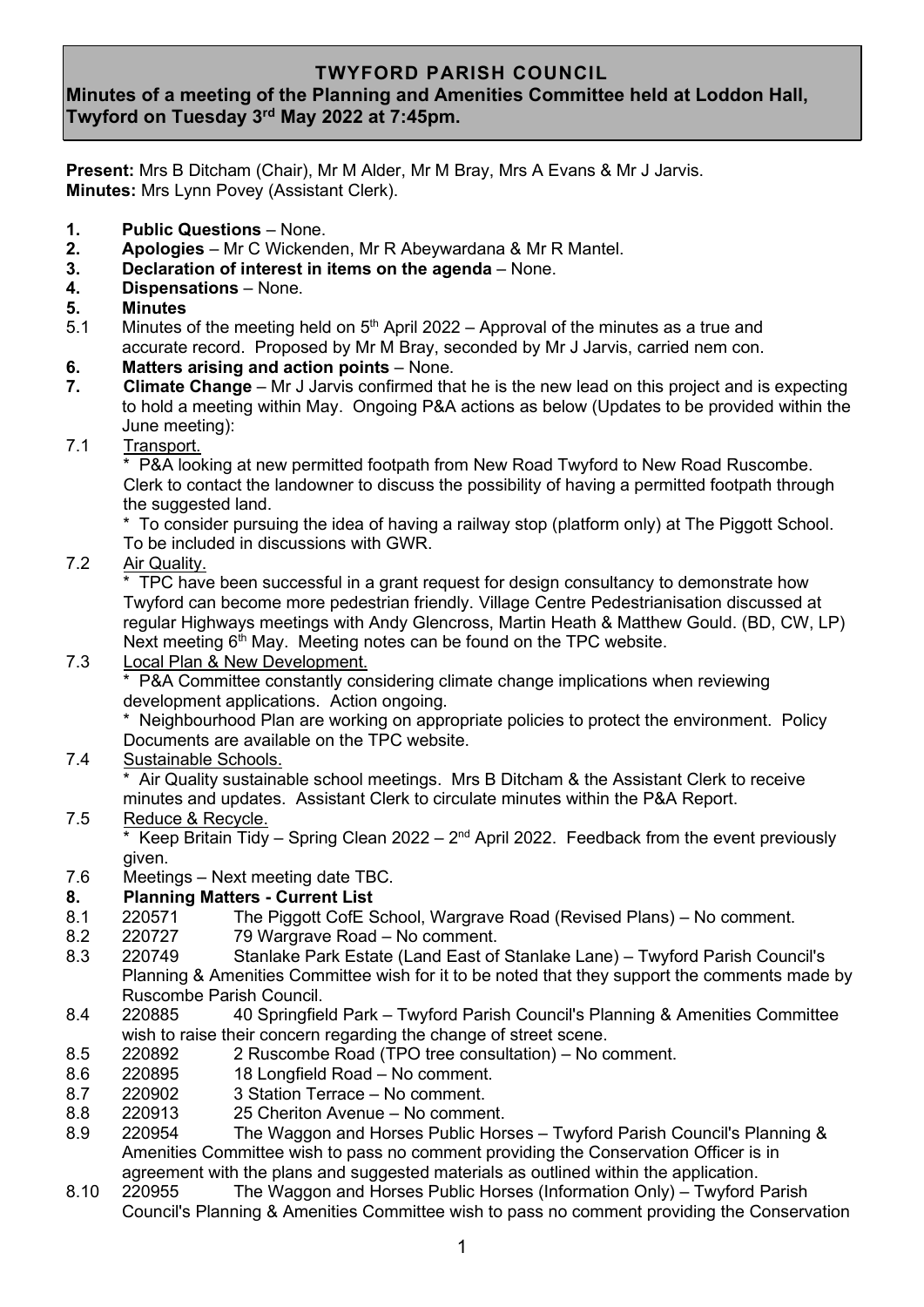Officer is in agreement with the plans and suggested materials as outlined within the application.

- 8.11 220960 15 Longfield Road No comment.
- 8.12 220990 66 London Road Twyford Parish Council's Planning & Amenities Committee wish to raise concern regarding the sound from the heat pump due to it being located within a meter of the neighbouring property.
- 8.13 221005 23 Heron Drive No comment.
- 8.14 221033 40 Kibblewhite Crescent No comment.
- 8.15 221041 142 Wargrave Road Twyford Parish Council's Planning & Amenities Committee believe that the intended proposal is too large a development from its original size for compliance in green belt land.

# **9.** Neighbourhood Plan<br>
9.1 Neighbourhood Plan ex

- Neighbourhood Plan expenses:
- 9.1.1 Pre -Submission (Reg 14) Policy Document (soft back book quantity 3) Printing Cost £150. To approve the cost spent out of the Public Consultation/Event budget. The expenditure was proposed by Mr M Bray, seconded by Mr J Jarvis, and unanimously agreed.
- 9.1.2 To book a stall at the Donkey Derby 05.06.22 (£15). The expenditure was proposed by Mr J Jarvis, seconded by Mr M Alder, and unanimously agreed.

# **10. General Amenity Matters**

- 10.1 Gateway signage update from WBC on remaining gateway. Awaiting update from WBC. Carried forward.
- 10.2 Air quality. Awaiting date of next meeting from WBC. Carried forward.
- 10.3 Bench & Bus Stop inventory for Twyford (CW) (circulated). Mr C Wickenden to complete the Inventory. Carried forward.
- 10.4 GWR & Network Rail Meetings Discussion points:
	- Car Parking Provisions Coal Yard Parking.
	- Secure Cycle Parking.
	- CCTV Expansion of the current system.
	- Hurst Road Allotment fence.
	- Missing fencing Alleyway from Waltham Road to Station.
	- Fencing at Stanlake.
	- Possibility of a cycle path from Twyford to Henley using the disused track alongside the local line. Entry point to this path from The Piggott School (form part of the safe route to school scheme).
	- Invitation to take part in the 'In Bloom' event.
	- Poor road surface and litter
	- Landscaping.
	- Community Funding Scheme.

Mr E Goose of GWR confirmed that the Hurst Road Allotment fence and the missing fencing down the alleyway from the Waltham Road to the Station is currently being reviewed by their Assets Team. Carried forward.

- 10.5 Bins Reinstatement of bin next to A4 footbridge. Carried forward.
- 10.6 Green roof cycle shelter for Twyford. Awaiting sizes from WBC. Carried forward.

## **11. Village Maintenance**

11.1 Broken fencing surrounding wildflower area outside Hurst Road Allotments. Reported to WBC (W2128783) – Awaiting repairs. Carried forward.

## **12. Highways**

- 12.1 Highways Meeting Update on meeting held  $4<sup>th</sup>$  February. Next meeting to be held  $6<sup>th</sup>$  May 2022. Previous meeting notes available on Twyford Parish Website [\(www.twyfordparishcouncil.gov.uk\)](http://www.twyfordparishcouncil.gov.uk/). Noted.
- 12.2 Notification of Waltham Road closure 19.04.22. Noted.
- 12.3 Hedgehog sign. Noted

## **13. Twyford In Bloom**

- 13.1 Twyford in Bloom Working Group Meeting Next Meeting 16.05.22. Previous Meeting notes available on Twyford Parish Council Website [\(www.twyfordparishcouncil.gov.uk\)](http://www.twyfordparishcouncil.gov.uk/). Noted.
- 13.2 Hanging Basket Business & Resident Orders 2022 Update. Assistant Clerk informed the Committee that the 2022 order currently consists of 105 summer baskets & 13 brackets and 13 winter baskets.
- 13.3 Twyford in Bloom Expenses (2022 TPC Budget £2400):
- 13.3.1 Thames & Chilterns In Bloom Entry Fee (£60). The expenditure was proposed by Mr J Jarvis, seconded by Mr M Alder, and unanimously agreed.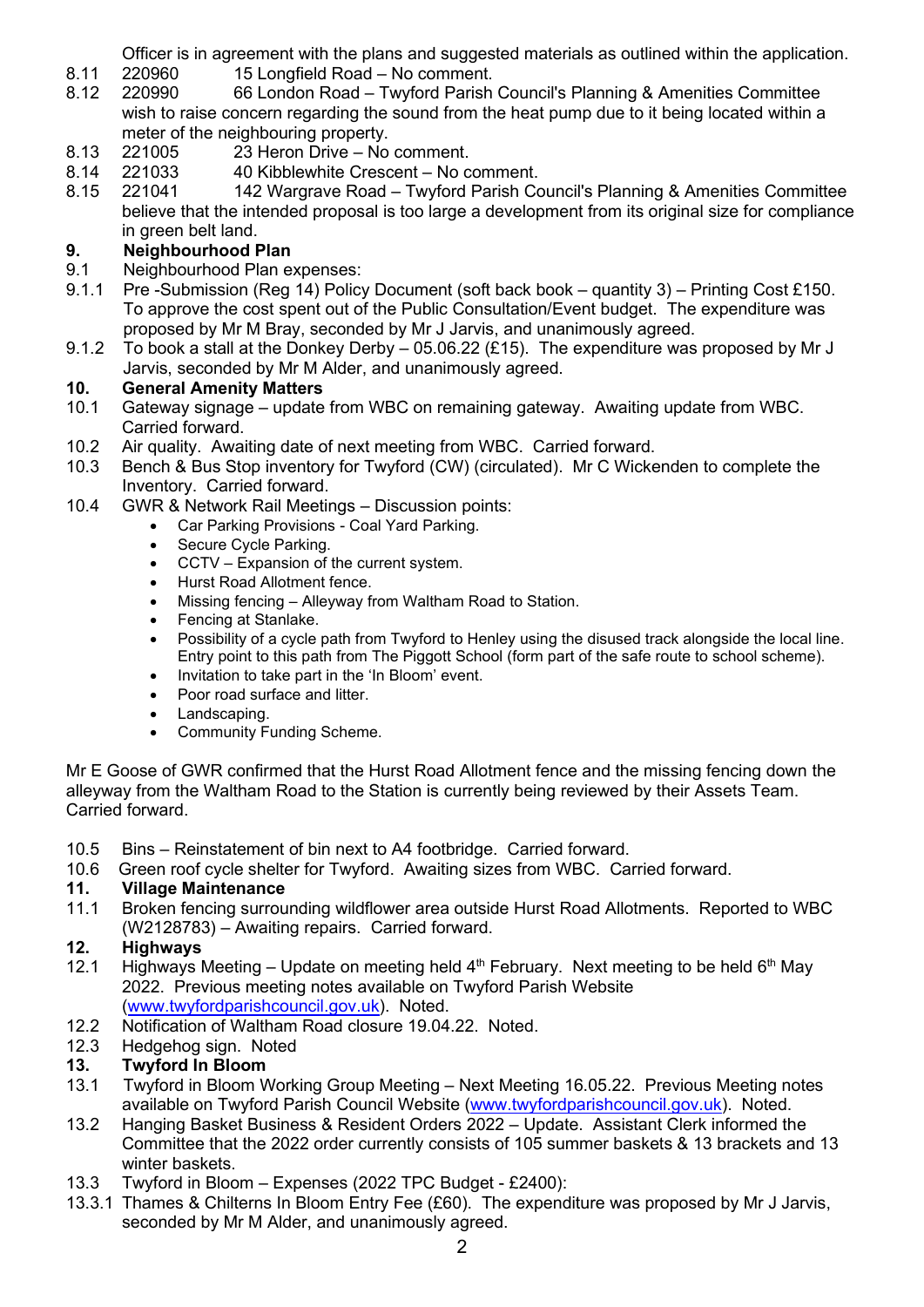13.3.2 Hanging Baskets (10 Summer & 9 Winter), Bell Corner Planter (Summer & Winter Plants) & Wildflower Seed Costs (£2292.50). The expenditure was proposed by Mr J Jarvis, seconded by Mr M Alder, and unanimously agreed.

Mrs B Ditcham advised the Committee that Wokingham Borough Council have insisted that lamp column stress testing is carried out ensuring that the columns are safe and able to withstand the weight from a hanging basket before they will issue a licence permitting the erection of said baskets. Assistant Clerk advised the Committee of the quotes received:

- Kiwa
	- $\circ$  £1705 to test 73 columns
	- o £5085 to test 220 columns
- **Intratest** 
	- o £975 to test 73 columns
	- o £2640 to test 220 columns

Proposed by Mr J Jarvis, seconded by Mr M Alder to **RECOMMEND to Full Council** acceptance of the quote of £2,640 for stress-testing 220 columns (All TPC owned columns plus the columns owned by WBC that have baskets). Should the Council not be minded to accept the quote, to accept a quote of £975 to cover those columns solely with baskets on. Motion carried unanimously.

- 13.4 Woodland opposite the Waggon & Horses Works Schedule. Assistant Clerk informed the Committee that CRoW have scheduled time on 22.06.22 & 24.08.22 to commence work in this strip of woodland. Noted.
- **14. To Review the Planning & Amenities Report** (circulated with the agenda). The report was reviewed and noted (Report can be found following item 16).
- **15. Correspondence circulated:**
- 15.1 Maxema Ltd Pre-Application Consultation Base Station Upgrade Twyford Railway Station (circulated). Noted.
- 15.2 TRHA April Newsletter (circulated). Noted.
- 15.3 WBC Community alcohol partnership launches in Wokingham Borough (circulated). Noted.
- WBC Adult education courses now booking for summer term (circulated). Noted.
- **16. Date of next meeting – Tuesday 7 th June 2022.**

The above meeting date was noted.

## **Planning & Amenities Report**

Tuesday 3<sup>rd</sup> May 2022

#### • **Notices of Permission:**

\* Denotes applications that the Council has previously commented on.

- ➢ 220505 25 Wargrave Road
	- \* Twyford Parish Council wish to pass no comment however, the Committee kindly ask Wokingham Borough Council to provide their stance regarding Air Conditioning Units as part of a new build and also when looking at Climate Change.
- ➢ 214053 1 Wagtail Close \* Twyford Parish Council Planning & Amenities Committee wish to object to this application due to unacceptable impact on the loss of amenity land in this residential area.

#### • **Other planning matters**

- ➢ Enforcement Notification from WBC (circulated).
- $\geq$  221166 2 The Pines Application for works to protected tree(s) TPO 526/1990. T1, Beech (T20)- Crown reduce the southeast side of the canopy only by approximately 15% of leaf area (this equates to the removal of up to approximately 2.5m of the radial crown spread). T2, Beech (T14) - Tip reduce the east side of the canopy growing over the property by approximately 2m to give approximately 2m clearance from the